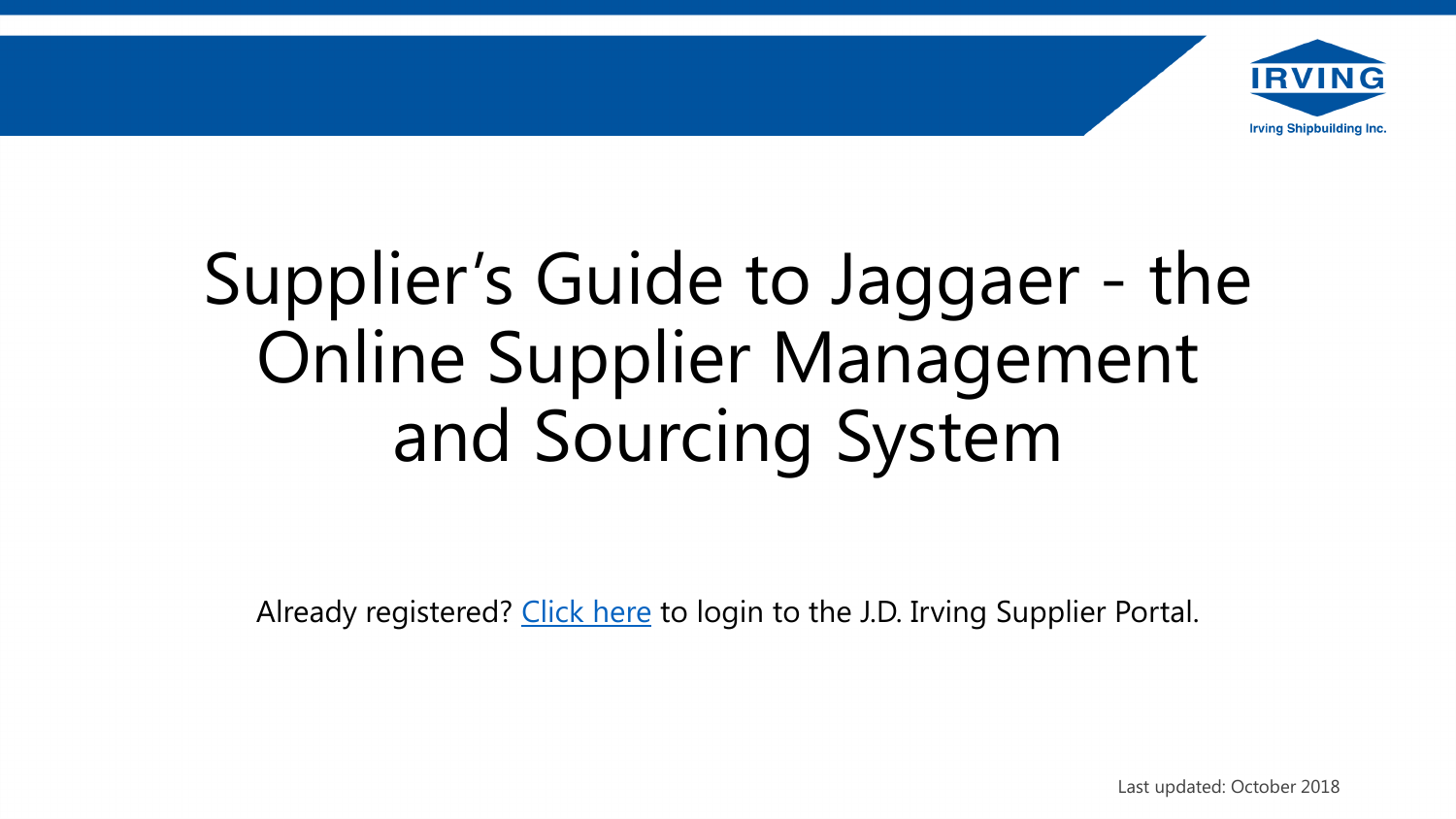## **Contents**



- I. [How to Register as a New Supplier](#page-2-0)
	- **[Account Creation](#page-3-0)**
	- II. [Registration Profile](#page-6-0)
	- III. [Supplier Portal Navigation](#page-10-0)
	- IV. [Searching Events](#page-11-0)
- II. [How to Respond to RFx](#page-12-0) Events
	- [Submit Response](#page-13-0)
	- II. [Ask a Question](#page-22-0)

Additional questions regarding the registration or event response process should be directed to [purchasing@halifaxshipyard.com](mailto:purchasing@halifaxshipyard.com).

Questions specific to a particular event should be directed to the owner of that event – see Ask a Question.

For technical issues, contact Jaggaer Supplier Support at 1-800-233-1121 (opt. 2) or email us at [purchasing@halifaxshipyard.com.](mailto:purchasing@halifaxshipyard.com)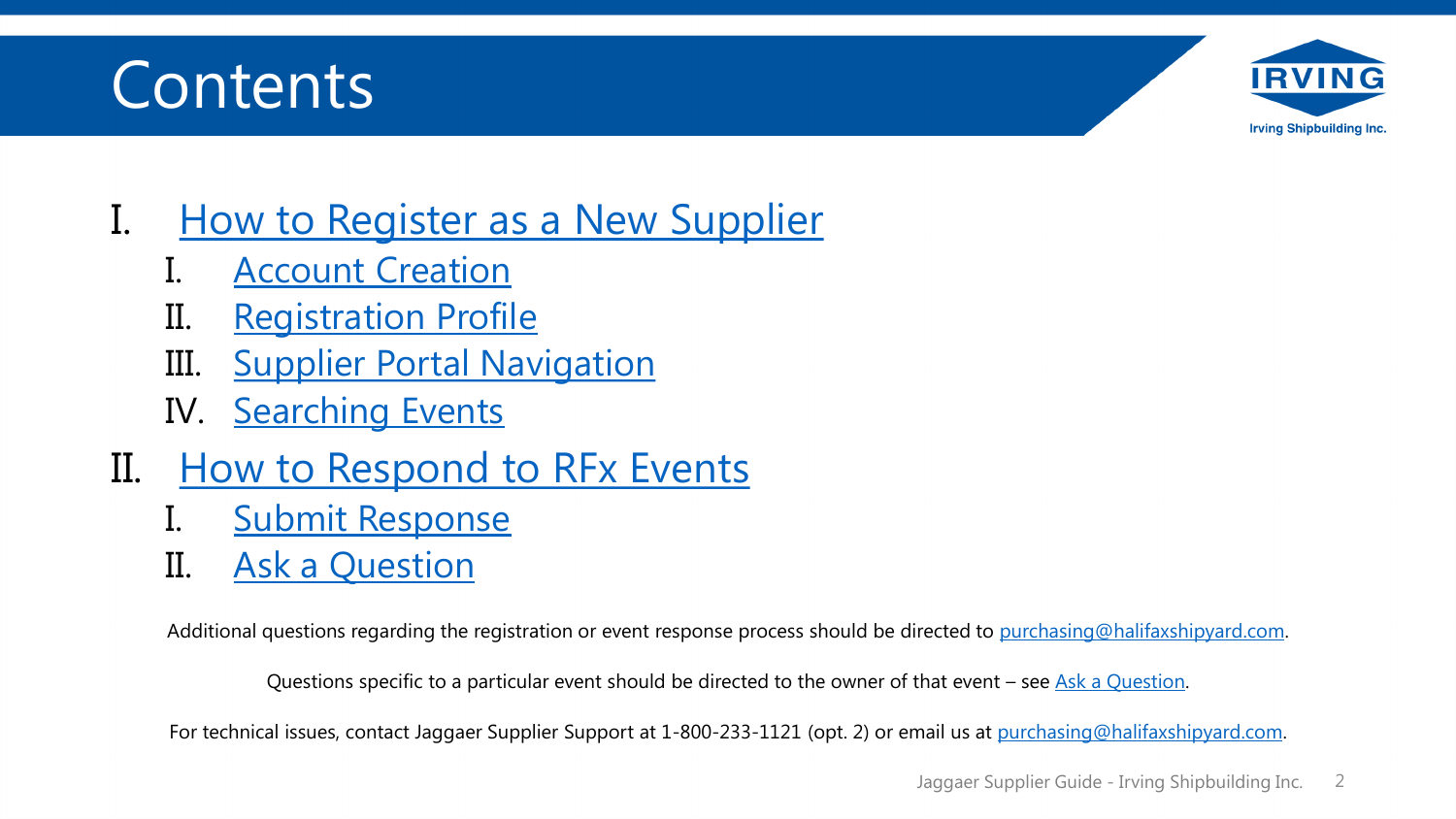

# <span id="page-2-0"></span>How to Register as a New Supplier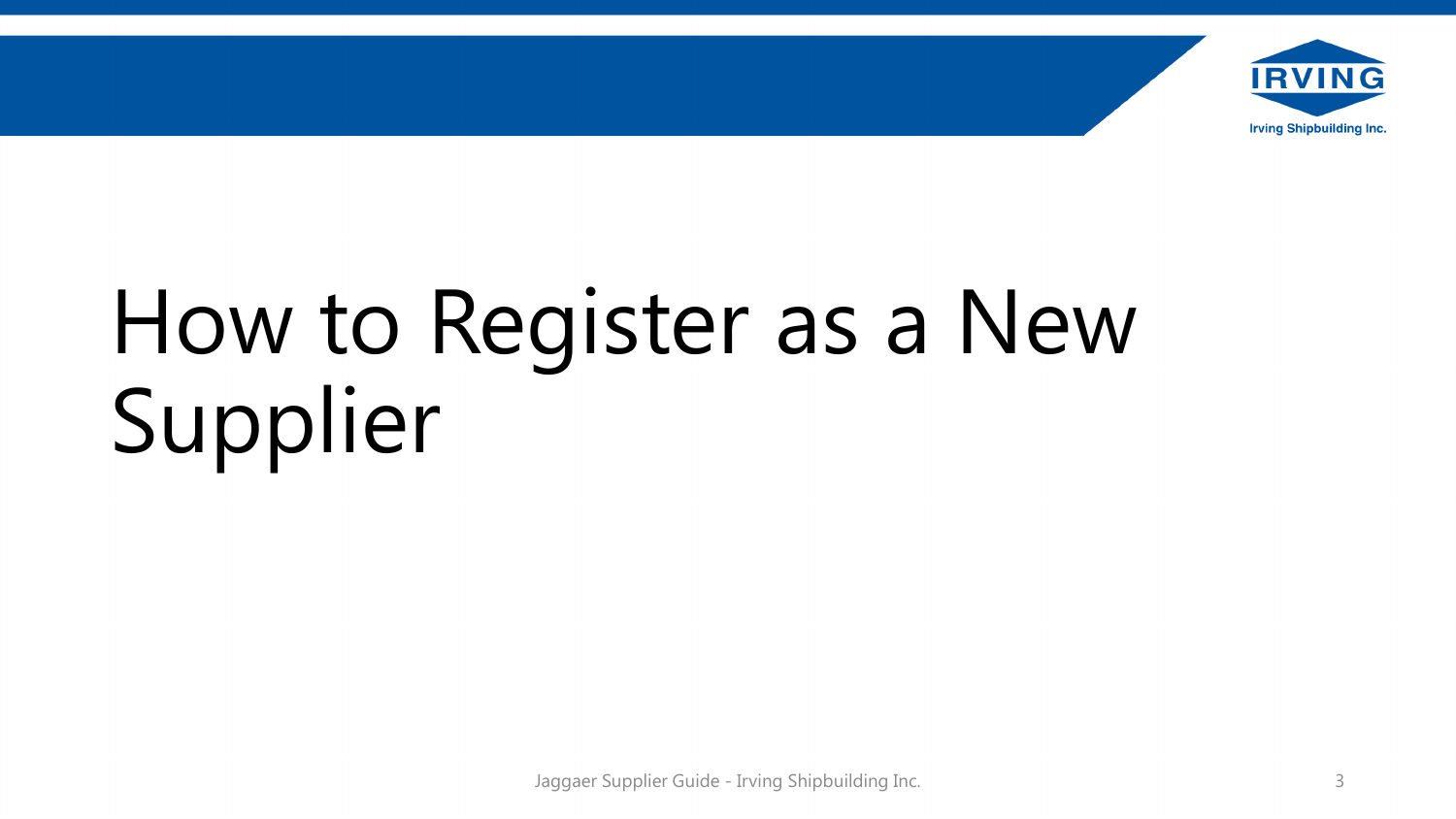### <span id="page-3-0"></span>How to Register as a New Supplier Account Creation



- Creating a supplier profile in Irving Shipbuilding's Online Supplier Management tool, Jaggaer, is a simple process that requires approximately 10-15 minutes to complete
- To access the registration page, click [here](https://solutions.sciquest.com/apps/Router/SupplierLogin?CustOrg=JDIrving)
- To start the process, enter a primary email address for your organization and click "Next". You will then be prompted to start the account creation process.

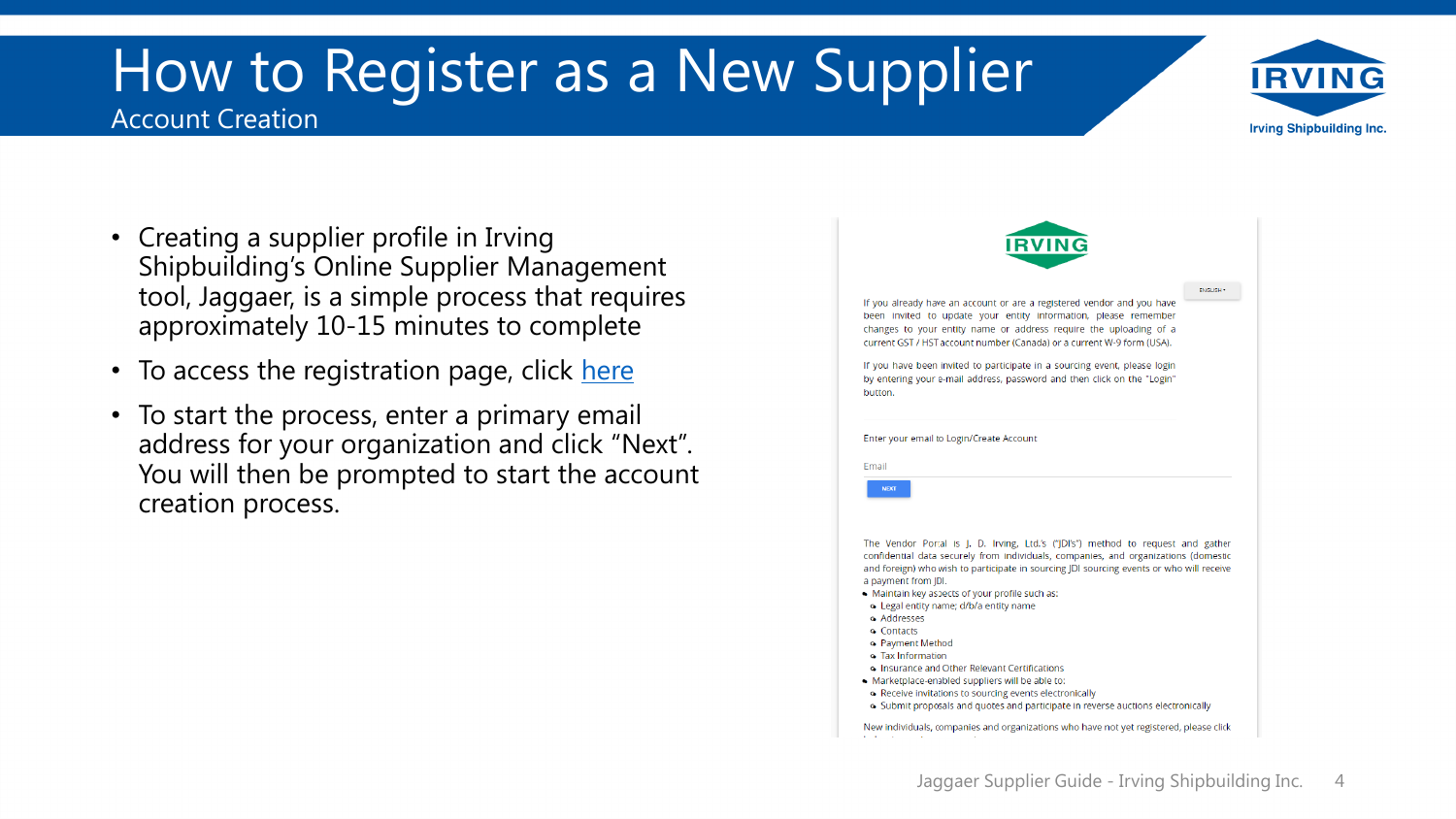### How to Register as a New Supplier Account Creation



- Please take a moment to review the Registration Checklist, which covers the information we ask for in your initial registration
- If you are unclear as to the information being requested, please see the "Registration FAQ" on the left-hand side of the page, which answers a number of common questions. Questions not listed here can be directed to [purchasing@halifaxshipyard.com](mailto:purchasing@halifaxshipyard.com).
- Once you are ready to proceed, click "Continue with Registration".

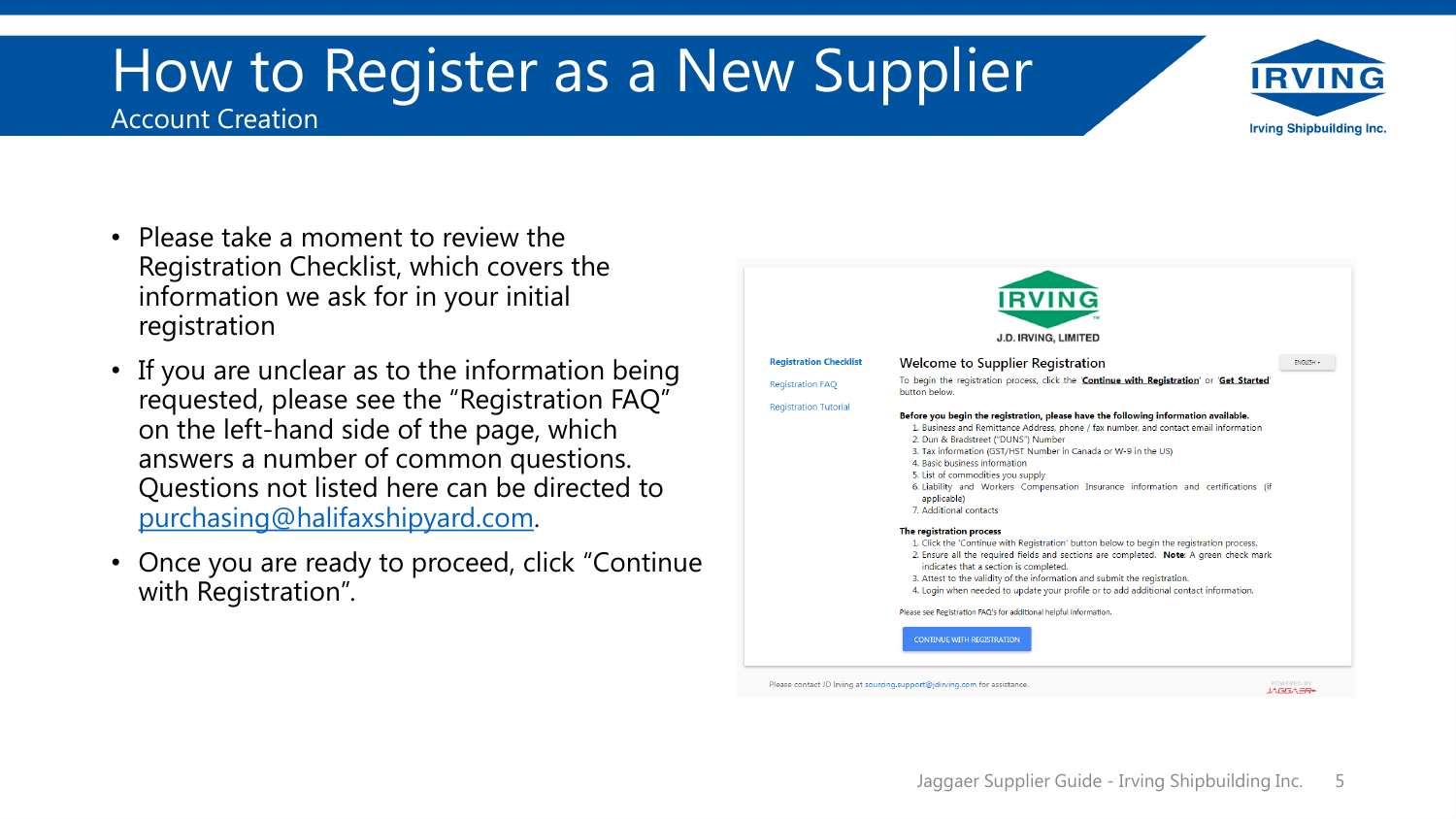### How to Register as a New Supplier Account Creation



- You will be brought to an account creation form. Please make sure you complete all fields before continuing.
- Take special care to document the primary email address, password, security question and answer for your account. The email/password combination you provide here will be used to login to the portal when participating in future activities.
- **Important note:** if the system identifies an existing account for your company, please email [purchasing@halifaxshipyard.com](mailto:purchasing@halifaxshipyard.com) for assistance.

| <b>Create Account</b>      |            | <b>Registration Tutorial</b>                                                      | ENGLISH - |
|----------------------------|------------|-----------------------------------------------------------------------------------|-----------|
| What company are you with? |            |                                                                                   |           |
| Legal Company Name*        |            |                                                                                   |           |
| Tax ID Number Type @       |            |                                                                                   |           |
| Choose your option         |            |                                                                                   |           |
| Tax Id                     |            |                                                                                   |           |
| <b>DUNS Number</b>         |            |                                                                                   |           |
| <b>Your Contact Info</b>   |            |                                                                                   |           |
| First Name*                | Last Name* | Title                                                                             |           |
| Phone Number*              | ext.       |                                                                                   |           |
|                            |            | International phone numbers must begin with + (look here's an update to the text) |           |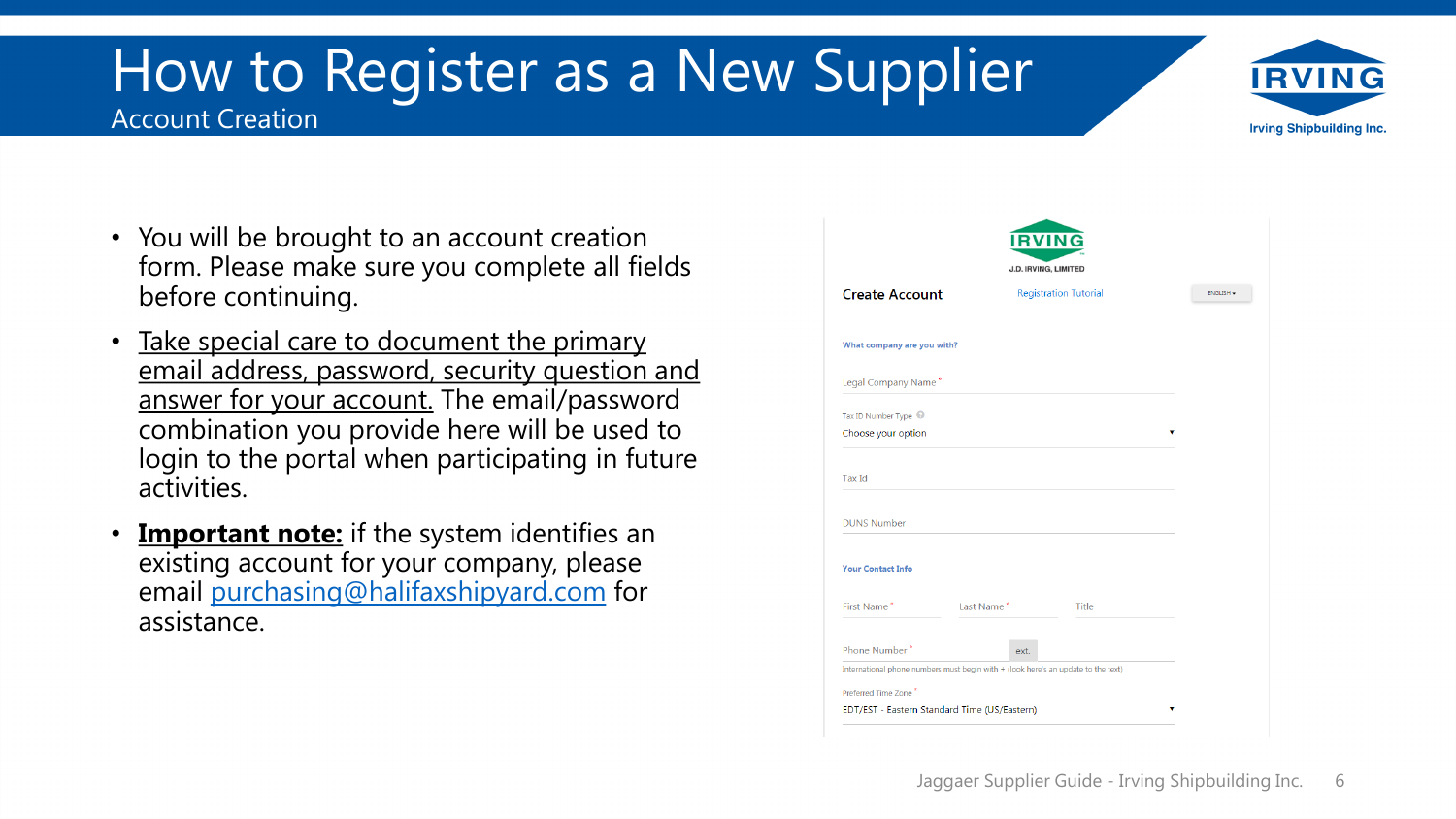

- <span id="page-6-0"></span>• Once you have completed the initial registration page, an email is sent to the address you provided during setup. Please check your email, open the "Supplier Registration" message and click the "Complete Registration Now" button.
- This will prompt you to login to the registry using your new email address and password. Once you are logged in, you may proceed to the rest of the registration process.

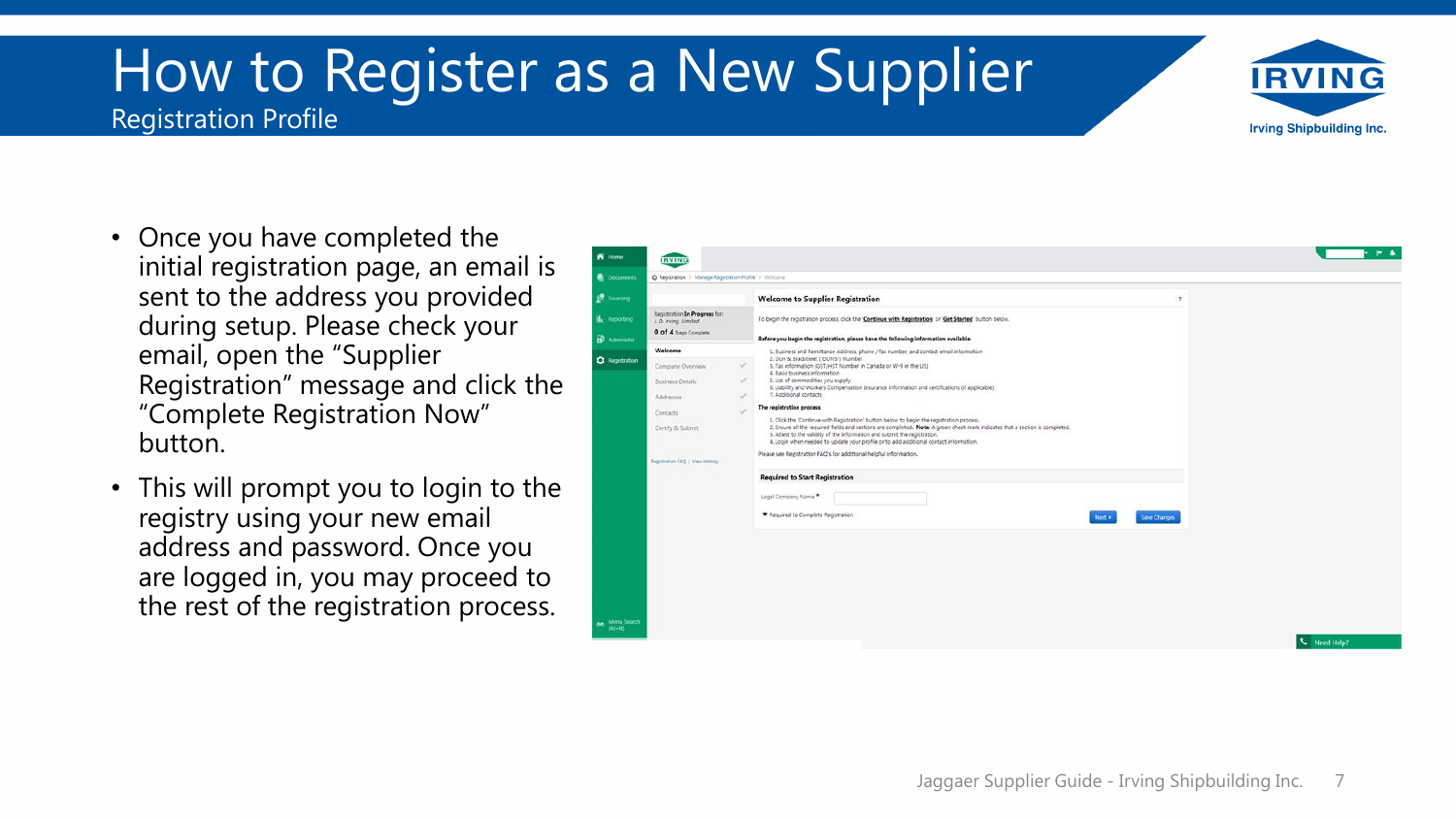

- Each step of the registration process is listed on the left-hand side, underneath the name of your company. You can navigate through each step either by clicking each heading, or using the "Previous" and "Next" buttons shown at the bottom of each page. Once a section is completed, you will see a green checkmark beside the relevant heading. All sections must be completed to submit your profile.
- **Important note:** In the Business Details section, you must select "Irving Shipbuilding Inc." for the question "Please indicate which Company invited you to register?".

| Registration In Progress for:<br>J. D. Irving, Limited |               |                                                                                      |             |                                                                                                                                                                                                                                                                                                                                                                                                                                                    |      |                      |                     |
|--------------------------------------------------------|---------------|--------------------------------------------------------------------------------------|-------------|----------------------------------------------------------------------------------------------------------------------------------------------------------------------------------------------------------------------------------------------------------------------------------------------------------------------------------------------------------------------------------------------------------------------------------------------------|------|----------------------|---------------------|
| 1 of 4 Steps Complete                                  |               |                                                                                      |             |                                                                                                                                                                                                                                                                                                                                                                                                                                                    |      |                      |                     |
| Welcome                                                |               |                                                                                      |             |                                                                                                                                                                                                                                                                                                                                                                                                                                                    |      |                      |                     |
| <b>Company Overview</b>                                | ✔             |                                                                                      |             |                                                                                                                                                                                                                                                                                                                                                                                                                                                    |      |                      |                     |
| <b>Business Details</b>                                | $\mathcal{S}$ | <b>Business Details</b>                                                              |             |                                                                                                                                                                                                                                                                                                                                                                                                                                                    |      |                      |                     |
| Addresses                                              | $\mathcal{A}$ |                                                                                      |             | The information on this page allows us to track important details about your company, such as the areas where you operate and the products and services that you<br>provide. Additionally, this data is used to determine whether or not your business meets the small business size standards as defined by the U.S. Small Business<br>Administration. The SBA standards are based on your NAICS code and annual revenue, or number of employees. |      |                      |                     |
| Contacts                                               | $\mathcal{J}$ | Year Established *                                                                   |             | 目                                                                                                                                                                                                                                                                                                                                                                                                                                                  |      |                      |                     |
| Certify & Submit                                       |               |                                                                                      | <b>yyyy</b> |                                                                                                                                                                                                                                                                                                                                                                                                                                                    |      |                      |                     |
|                                                        |               | <b>Products and Services</b>                                                         |             |                                                                                                                                                                                                                                                                                                                                                                                                                                                    |      |                      |                     |
|                                                        |               | NAICS Codes @                                                                        |             | No Primary NAICS Code Selected                                                                                                                                                                                                                                                                                                                                                                                                                     | Edit |                      |                     |
|                                                        |               | Commodity Codes <sup>*</sup>                                                         |             |                                                                                                                                                                                                                                                                                                                                                                                                                                                    | Edit |                      |                     |
|                                                        |               | Keywords                                                                             |             |                                                                                                                                                                                                                                                                                                                                                                                                                                                    |      |                      |                     |
|                                                        |               |                                                                                      |             | 700 characters remaining                                                                                                                                                                                                                                                                                                                                                                                                                           |      |                      |                     |
|                                                        |               | <b>Additional Questions</b>                                                          |             |                                                                                                                                                                                                                                                                                                                                                                                                                                                    |      |                      |                     |
|                                                        |               | Is your company publicly traded<br>◎ Yes ◎ No                                        |             |                                                                                                                                                                                                                                                                                                                                                                                                                                                    |      |                      |                     |
|                                                        |               | Is your company currently doing business with any Irving company<br>◎ Yes ◎ No       |             |                                                                                                                                                                                                                                                                                                                                                                                                                                                    |      |                      |                     |
|                                                        |               | Please indicate which Company invited you to register? *<br>Irving Shipbuilding Inc. |             |                                                                                                                                                                                                                                                                                                                                                                                                                                                    |      |                      |                     |
|                                                        |               | e-Business Readiness                                                                 |             |                                                                                                                                                                                                                                                                                                                                                                                                                                                    |      |                      |                     |
|                                                        |               | ★ Required to Complete Registration                                                  |             |                                                                                                                                                                                                                                                                                                                                                                                                                                                    |      | « Previous<br>Next > | <b>Save Changes</b> |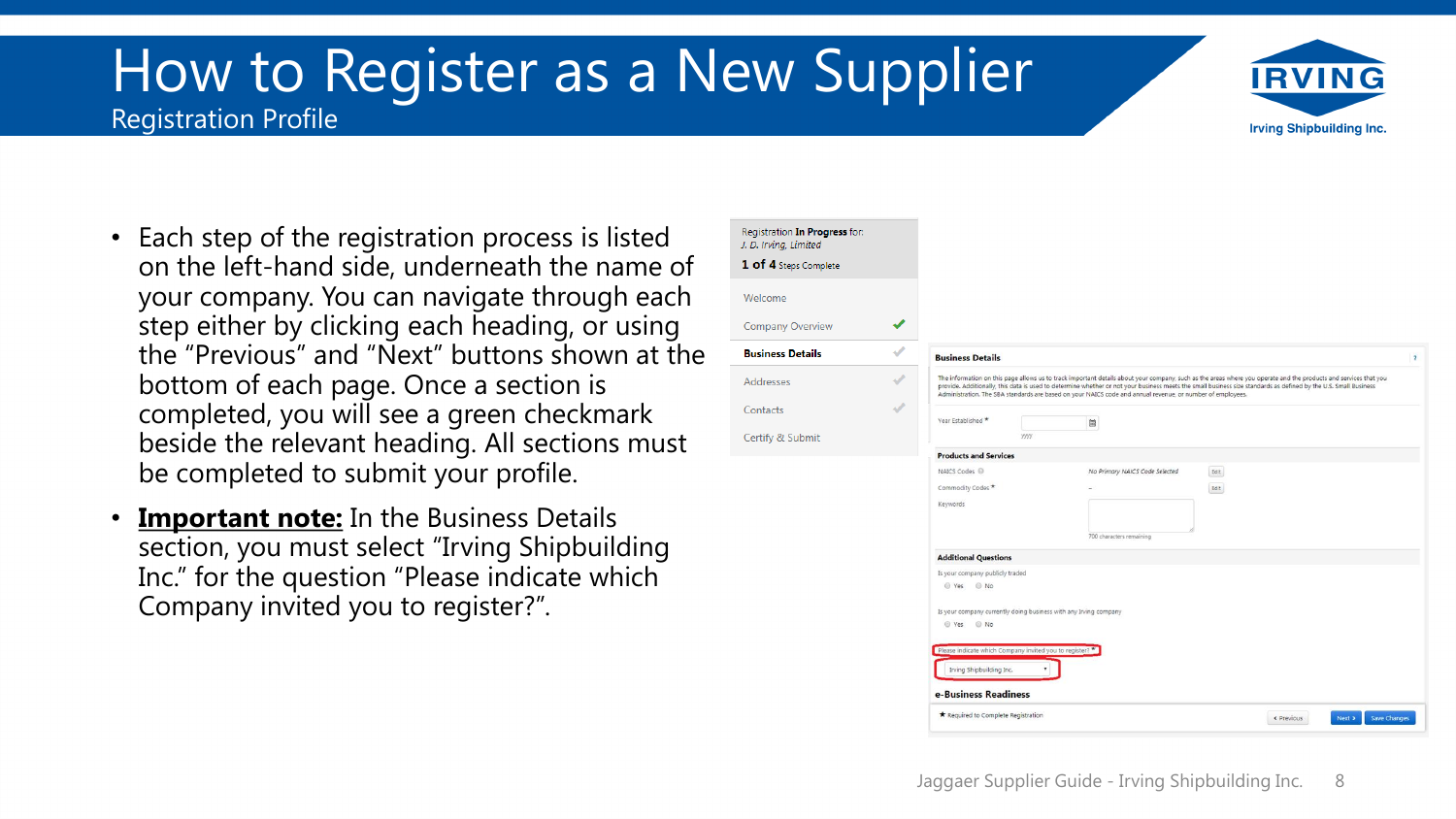

- Another important section of the application is the "Commodity Codes" field within your "Business Details" section. Commodity codes allow you to define the types of products and services your company can offer to Irving Shipbuilding.
- To add commodity codes to your profile, click the "Edit" button to the right of the Commodity Codes field. Once the Commodity Codes menu has appeared, you can search for the types of products and services you offer using keywords and add them to your profile.

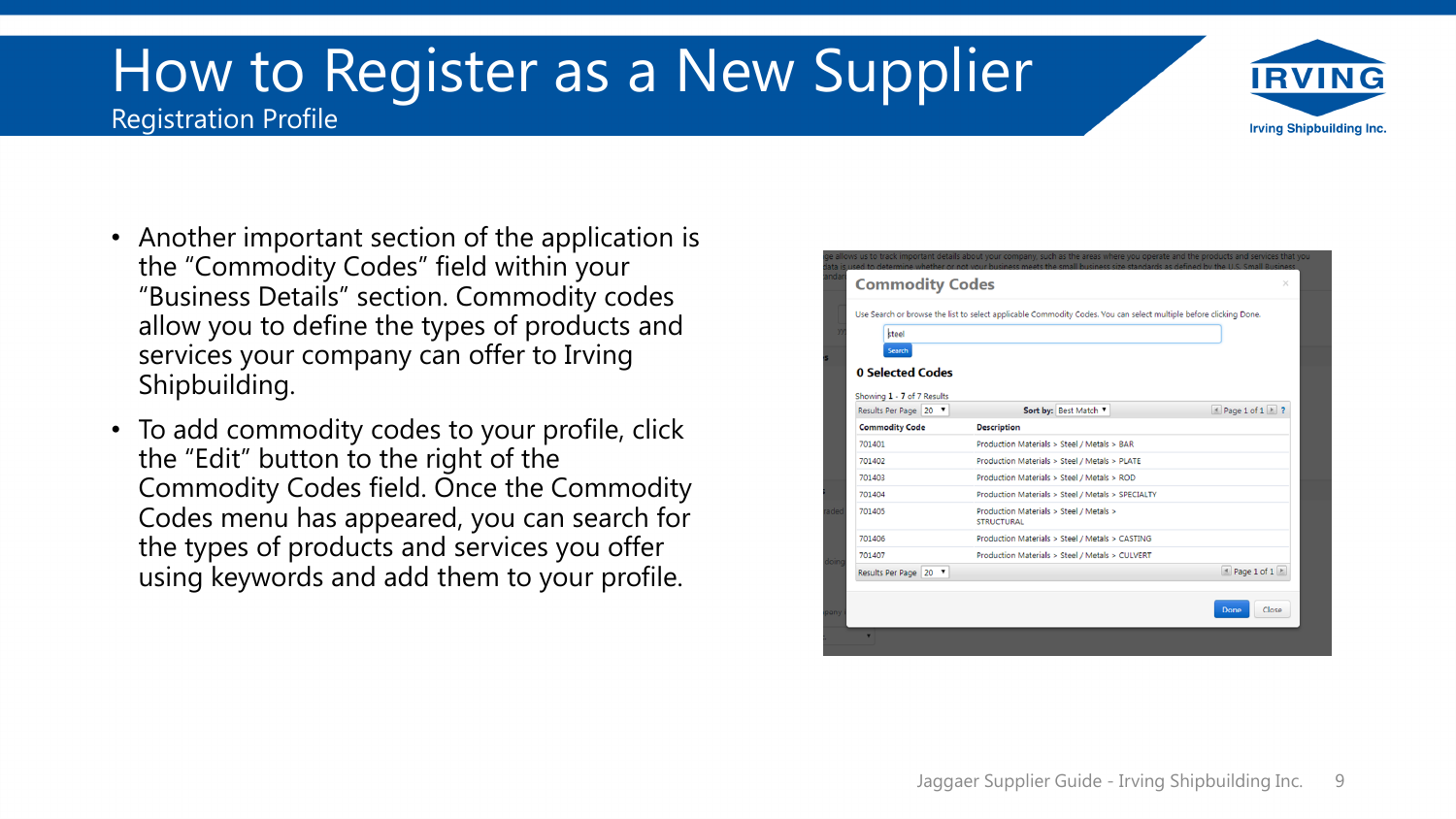

- At any point in the process, you may click the "Save Changes" button to save your profile changes without finalizing your registration.
- Once you have completed each section, please proceed to the "Certify & Submit" section. Here you will be asked to certify that all information you have included in your registration is correct before the final submission process. As well, if you are missing any information this page will outline what is still outstanding.
- Once all information has been provided, and you are satisfied that all included information is correct, please click the final "Submit" button at the bottom of the form. **This completes your supplier registration for Irving Shipbuilding Inc.**

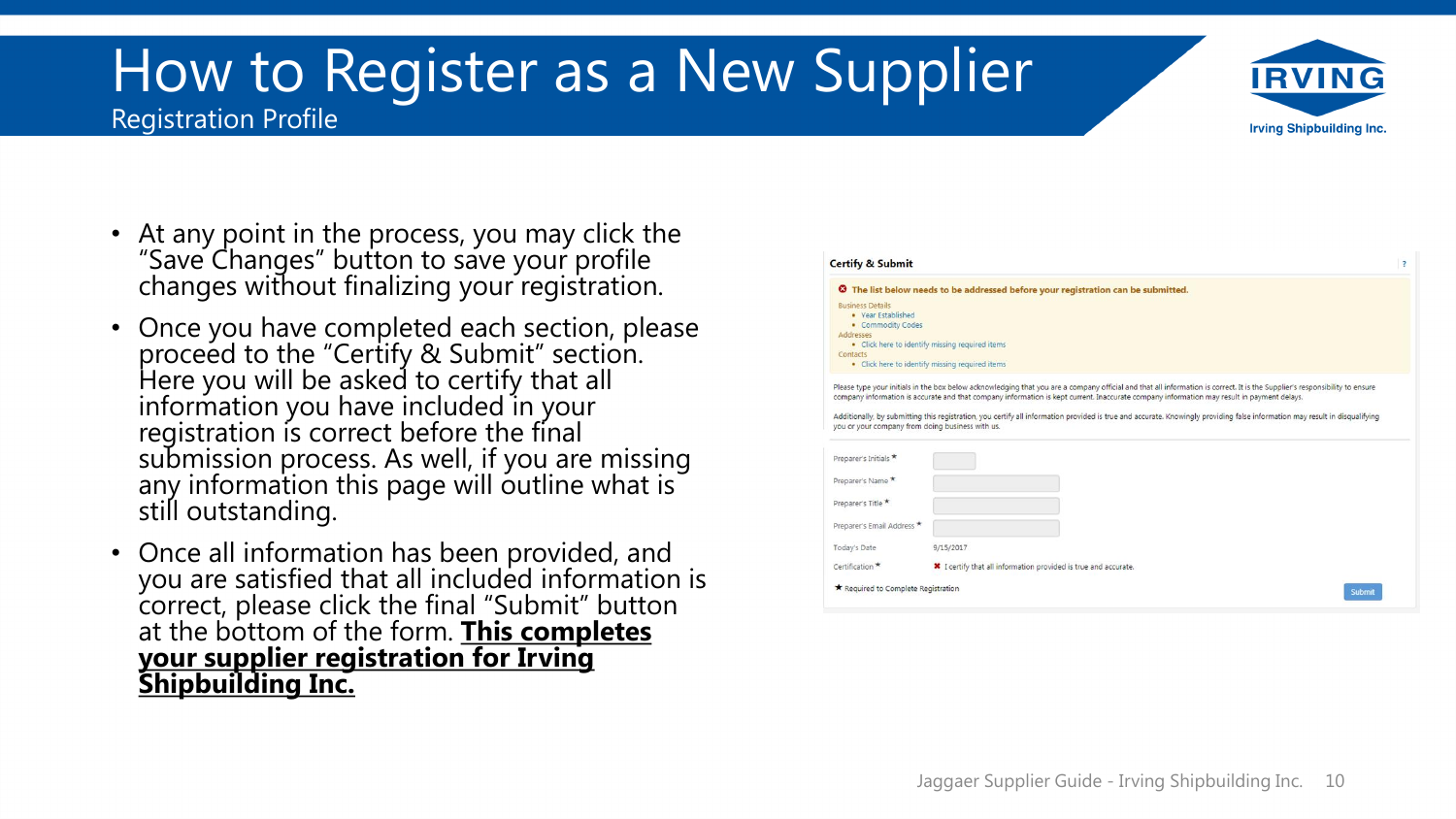## <span id="page-10-0"></span>How to Register as a New Supplier

#### Supplier Portal Navigation

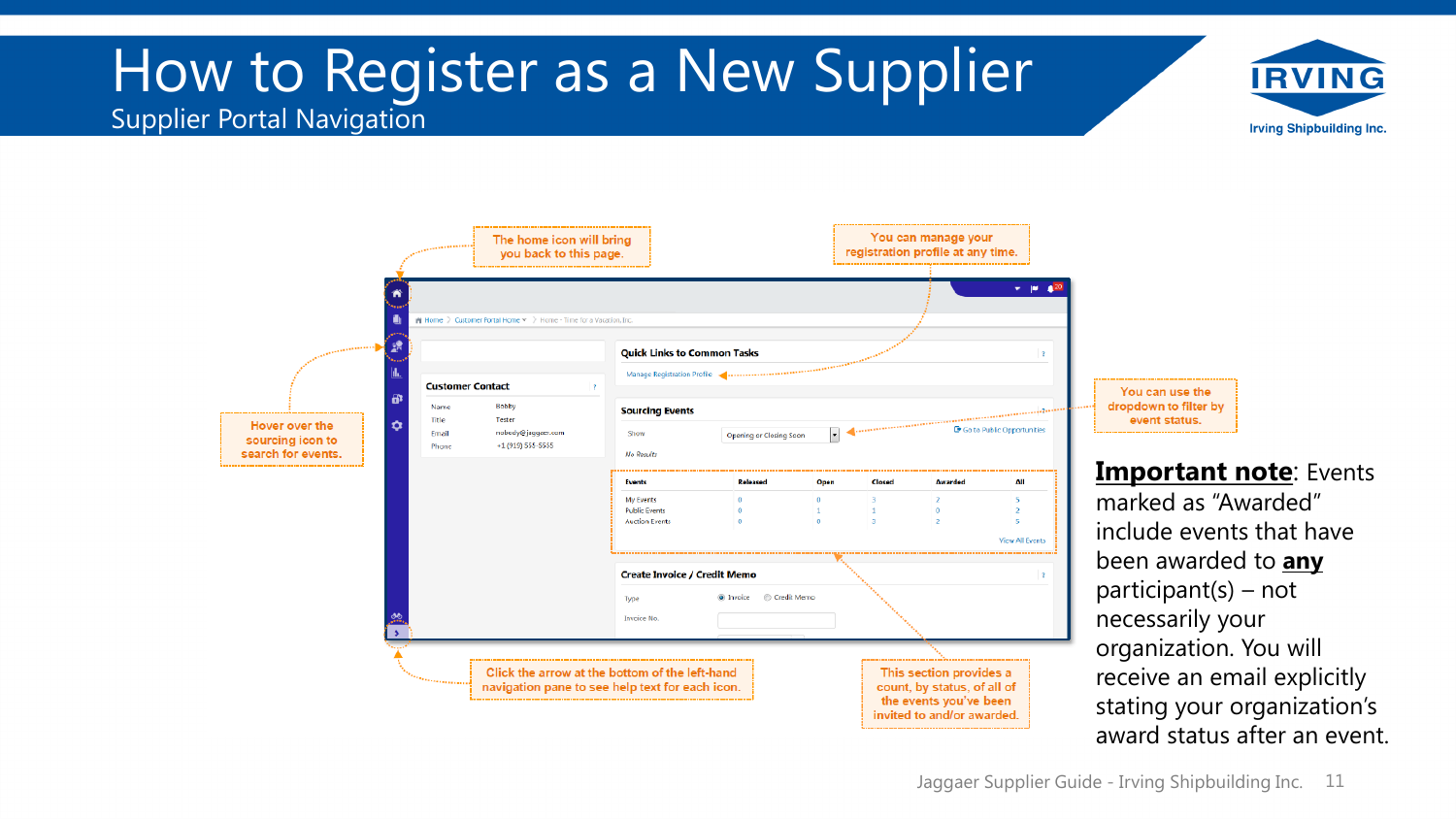### <span id="page-11-0"></span>How to Register as a New Supplier Searching Events



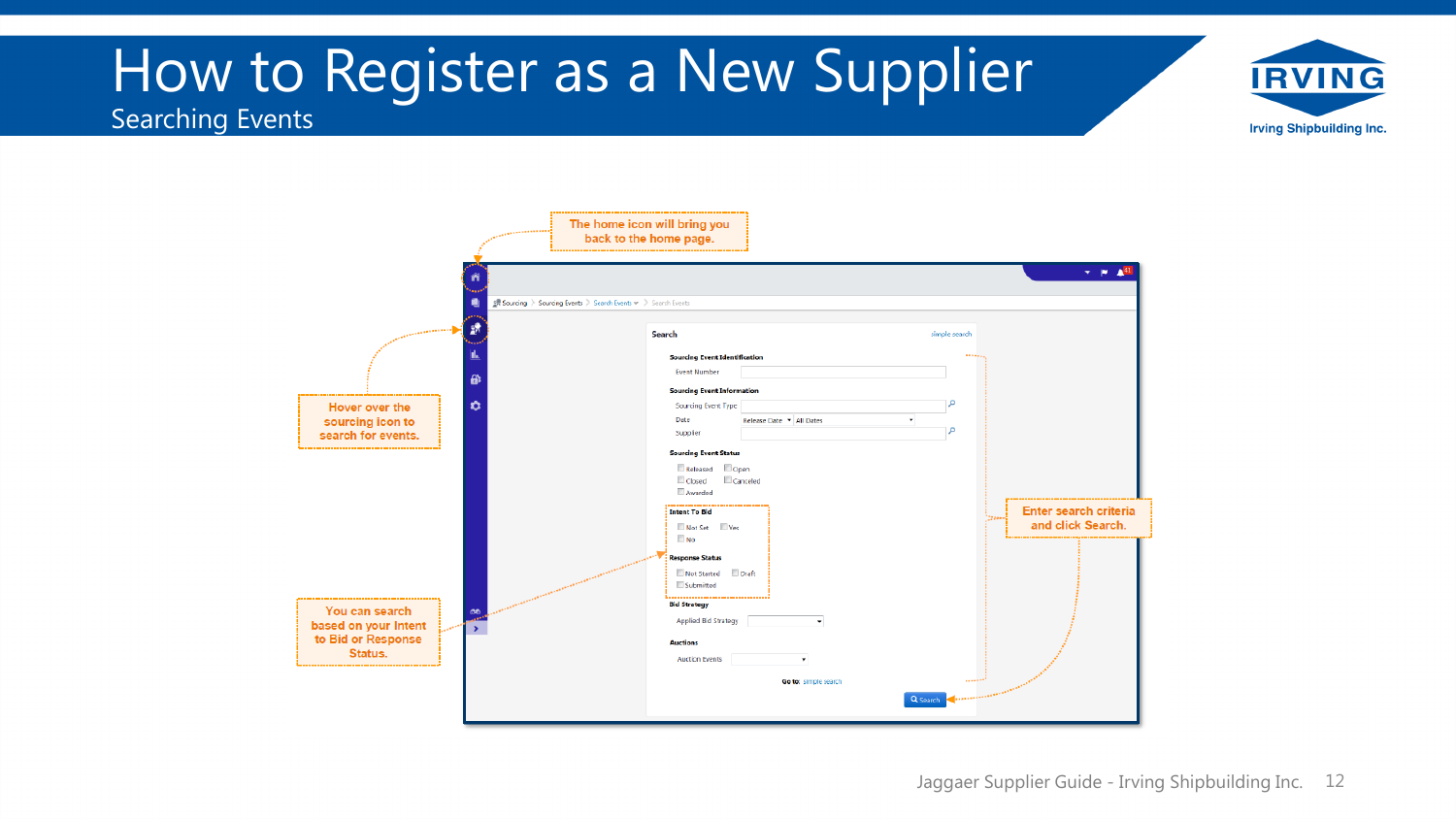<span id="page-12-0"></span>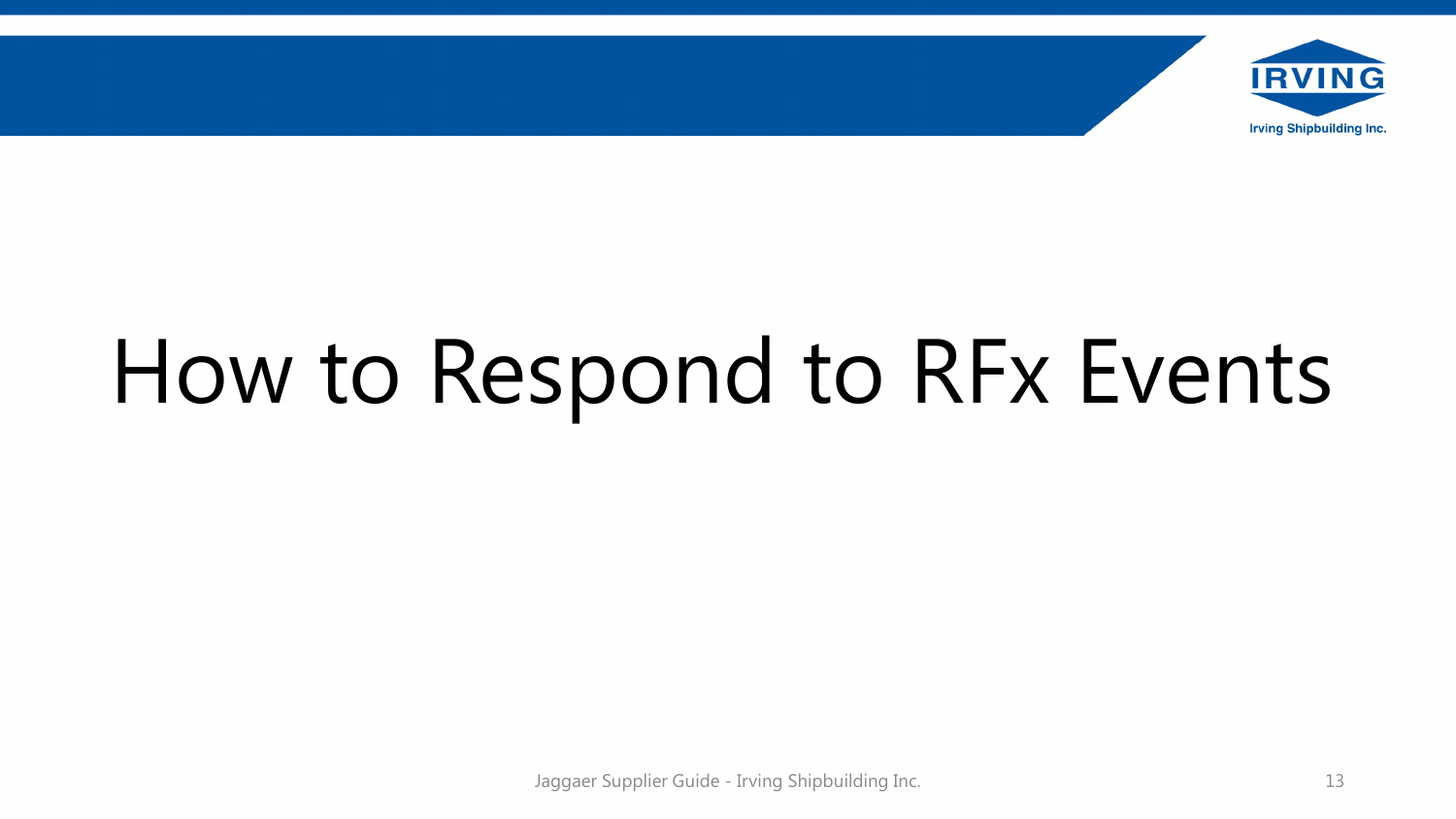### <span id="page-13-0"></span>How to Respond to RFx Events Submit Response



- If you are invited to an event, you will receive an invitation to bid via email. Click the link in this email to access the event.
	- If you haven't already registered on our portal, or have yet to complete the registration, you will be asked to do so before viewing the event. See <u>How to Register</u> as a New Supplier for assistance.
- Once you have opened a sourcing event to view, you will be presented with a summary page, including an event description and contact information for the event operators. Along the left hand side are the various sections of the event to be completed.
- The summary page will also include contact details for the event's owner. Any questions relating to the event's contents should be directed to them.



You've been invited to participate in "Request for Quote - SAMPLE Rate Renewal Confirmation"

Dear John Smith

You have been invited to participate in the following Request for Quote.

Event Number: ISIOH-00294 Event Title: SAMPLE Rate Renewal Confirmation Event Open Date: 7/17/2018 at 11:00:00 PM -04:00 Event Close Date: 8/12/2018 at 11:00:00 PM -04:00 Issuing Company: J. D. Irving, Limited

#### Please click the link to view the sourcing event

For first time users, when you click the link above you will be taken through a registration process. This is a process that will allow you to create an account and then gain access to view the event

Thank You, J. D. Irving, Limited 7/19/2018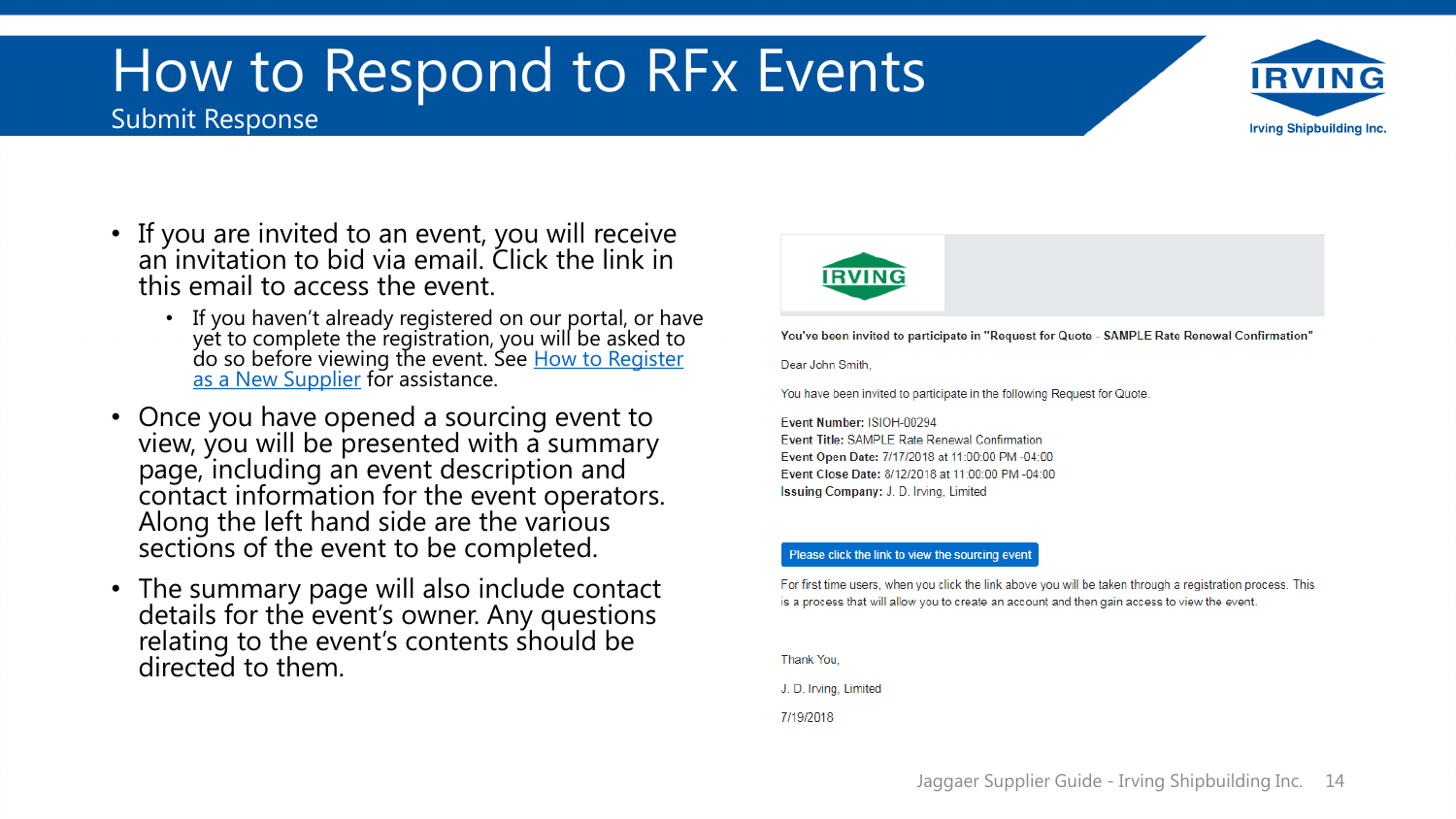

#### Submit Response: Prerequisites

- Depending on the event, some sections may appear at first with a locked icon – this means that the event operator has assigned prerequisites which need to be met before viewing the rest of the event. Click on the prerequisites section to view.
- Most commonly this section is used for terms and conditions acceptance, as well as nondisclosure agreements. Depending on the nature of the prerequisite, clicking an "I Agree" style checkbox may be all that is required. In other cases, you may be required to sign and re-upload certain documents, or provide new documents in order to continue. Please refer to any directions given on the page for how to proceed with your submission.

| <b>Supplier Instructions</b>                                                                           |   | <b>Prerequisites</b>                                                                                                                         |            | History ?              |  |  |  |  |  |
|--------------------------------------------------------------------------------------------------------|---|----------------------------------------------------------------------------------------------------------------------------------------------|------------|------------------------|--|--|--|--|--|
| <b>Creation Test</b><br>ISIOH-00179                                                                    |   | Please review and agree to the prerequisites listed below.                                                                                   |            |                        |  |  |  |  |  |
| <b>Event Details</b>                                                                                   |   | ▲ Prerequisites Required to View Event<br>- You must complete the mandatory prerequisites before you can view all the details of this event. |            |                        |  |  |  |  |  |
| <b>Not Started</b><br>Response Status:<br>Intent To Bid:<br>Not Set /<br>0.00 CAD<br><b>Bid Total:</b> |   |                                                                                                                                              | a          | Required to View Event |  |  |  |  |  |
|                                                                                                        |   | Please read and agree to the attached terms and conditions, and attached a signed copy of these terms. <b>a</b>                              |            |                        |  |  |  |  |  |
| Summary                                                                                                |   | 土 Terms and Conditions Test                                                                                                                  |            |                        |  |  |  |  |  |
| <b>Prerequisites</b>                                                                                   | ے | I certify that I have read and agree to the terms.                                                                                           |            |                        |  |  |  |  |  |
| <b>Buyer Attachments</b>                                                                               | A | No File Attached Upload                                                                                                                      |            |                        |  |  |  |  |  |
| <b>Supplier Attachments</b>                                                                            | A | ▲ You must complete this prerequisite and upload an attachment to view this event.                                                           |            |                        |  |  |  |  |  |
| Questions                                                                                              | A |                                                                                                                                              |            |                        |  |  |  |  |  |
| Items                                                                                                  | A |                                                                                                                                              |            |                        |  |  |  |  |  |
| Review & Submit                                                                                        | ℐ |                                                                                                                                              |            |                        |  |  |  |  |  |
| My Exports and Imports                                                                                 |   |                                                                                                                                              |            |                        |  |  |  |  |  |
|                                                                                                        |   |                                                                                                                                              | < Previous | <b>Save Progress</b>   |  |  |  |  |  |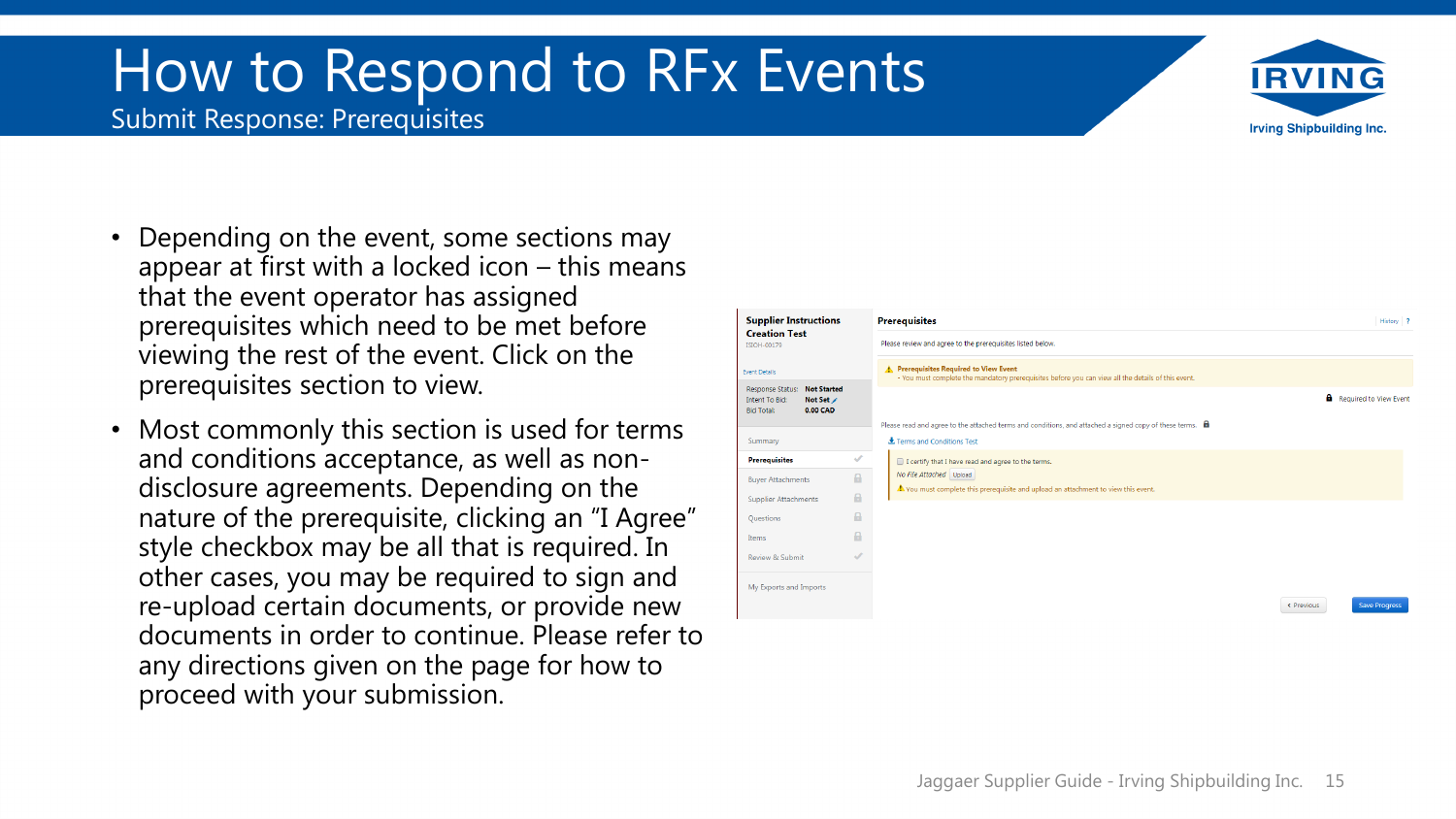Submit Response: Buyer and Supplier Attachments



- Once the prerequisites have all been met, you should be able to view the event's contents.
- Depending on the event, there may be documents provided by the buyer under the **Buyer Attachments** section that will aid you in your response. Click this section to view and download these files if applicable.
- Each event will also have a **Supplier Attachments** section, where a supplier may upload any files relevant to their response which may not fit into the other sections of the event.
	- Note: File attachments are limited to 50 MB each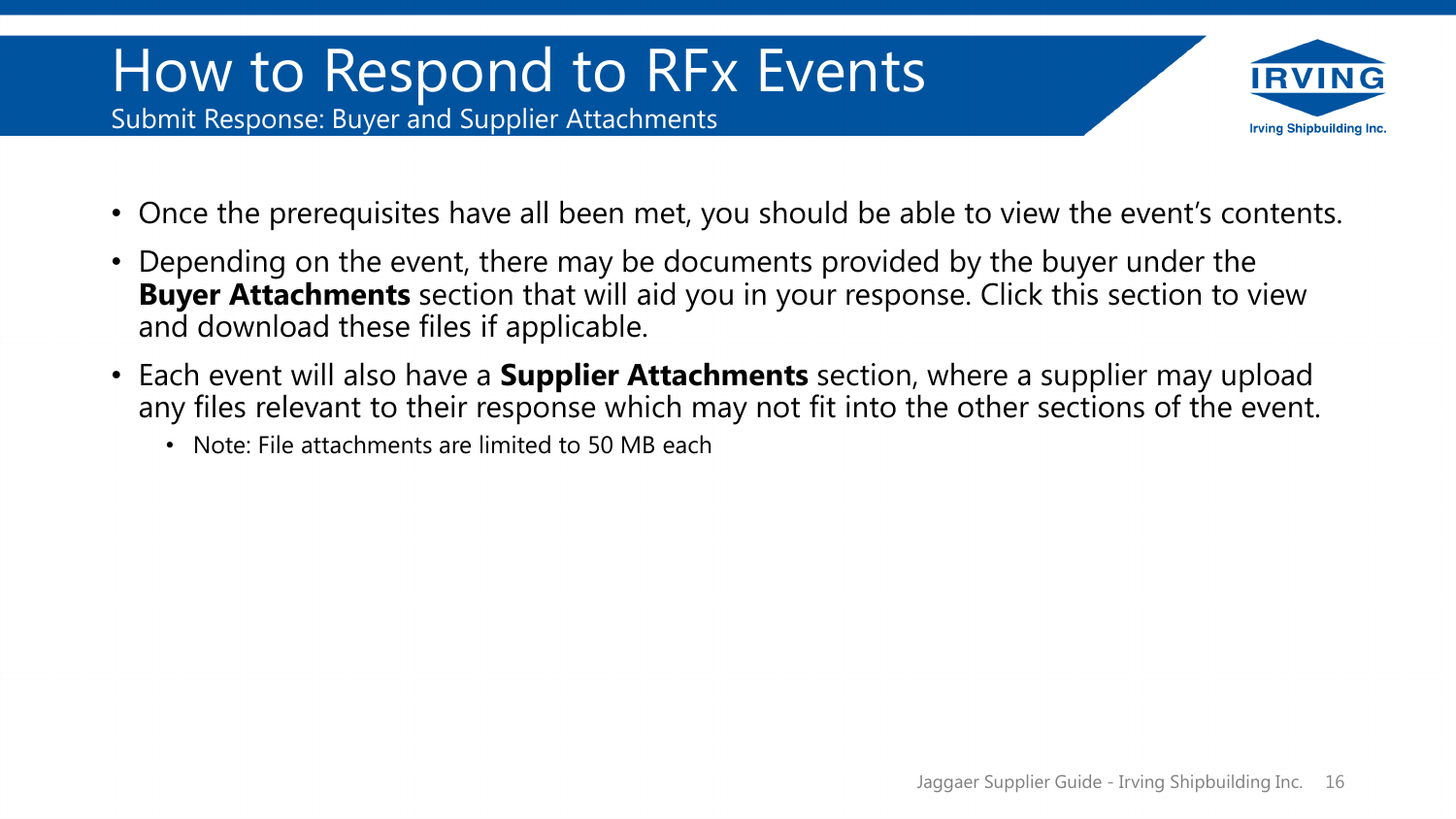

#### Submit Response: Event Questions

- Questions are created by the event operator and can take a number of different forms, including text, dropdown boxes, checkboxes and requests for file uploads.
- Depending on the event, some questions may be optional – look for an asterisk (\*) at the end of each question to identify which questions are required to complete your response.
- If there are a large number of questions to answer, Jaggaer offers the ability to export (and re-import) questions from an event to a fillable Excel spreadsheet. Depending on the types of questions being asked, you may find this option preferable to answering directly within the application. If you decide to export the questions, click the Export Questions button on the Questions page of the event (con't on next page)

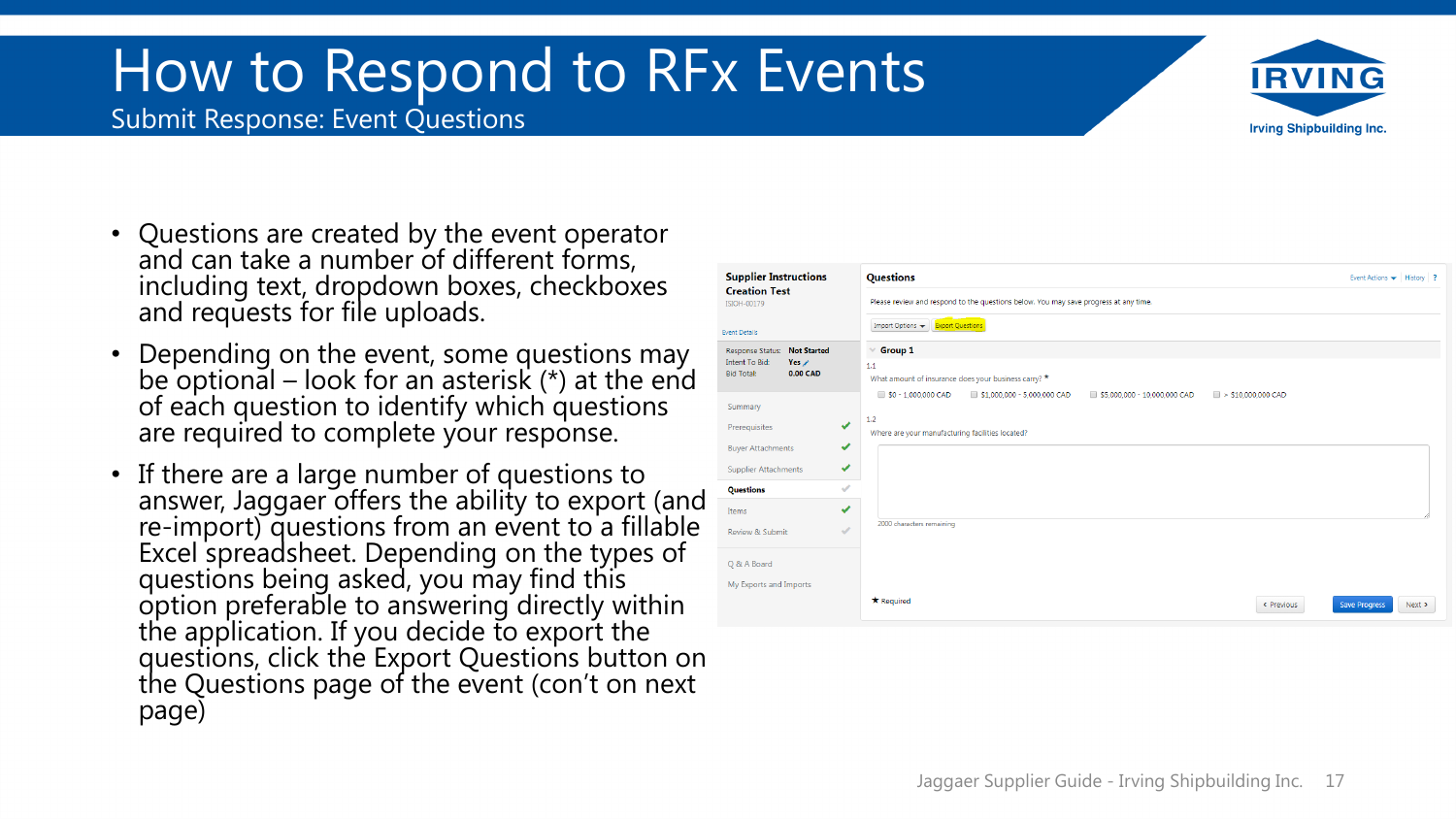Submit Response: Event Questions (con't)



- The template may take up to one minute to generate, depending on the size of the event. Once downloaded, you may start to enter your response as per the instructions provided in the file. Keep in mind that this file is specific to you as a supplier and must be kept in its original formatting to avoid issues with reimporting your details.
- Once you have completed each response in your template, you may save the Excel file and import it back into Jaggaer using the Import Options -> Import Responses. Please note that this import will overwrite any information currently in Jaggaer - therefore your Excel file should contain each of your responses. Once the import is complete, you should see each of your question responses populated within the application.

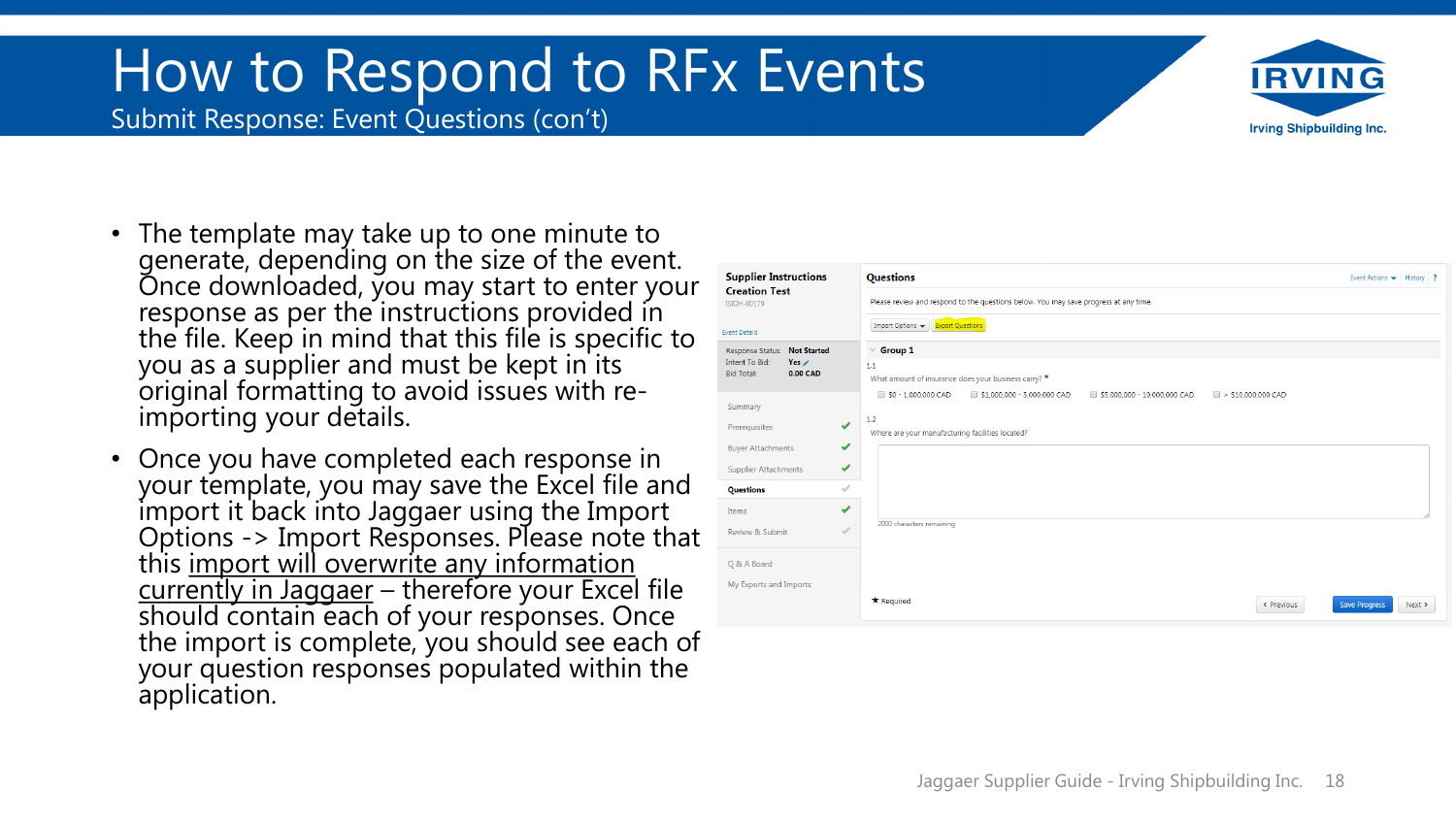



- The items section is broken down into two subsections: Product Line Items and Service Line Items. In cases where both types of items are included, you can switch between these using the labeled tabs near the top of this page.
- For each line, fill the requested fields as well as any comments if applicable. Some events will ask for additional information on item lines, depending on the nature of the item and/or the project the item will be used for.
- For larger events with many line items, you can choose export and re-import the items to an Excel spreadsheet to complete your response, similar to the Questions section. This is especially useful in situations where there are a number of additional fields being asked for on each line item. In the screenshot above, the Export Items button is highlighted – click this button to generate your response template (con't on next page).

| <b>Supplier Instructions</b>                                                       | <b>Items</b>      |                                               |     |            |                                                                         |                            |                             |                                                                                                                                                                             | Event Actions $\blacktriangleright$ History 3 |
|------------------------------------------------------------------------------------|-------------------|-----------------------------------------------|-----|------------|-------------------------------------------------------------------------|----------------------------|-----------------------------|-----------------------------------------------------------------------------------------------------------------------------------------------------------------------------|-----------------------------------------------|
| <b>Creation Test</b><br><b>ISIOH-00179</b>                                         |                   | buyer in the comments for each item.          |     |            |                                                                         |                            |                             | Please provide the price per unit and an estimated delivery date. The total price will be calculated when progress is saved. Additional information can be expressed to the |                                               |
| <b>Event Details</b>                                                               |                   | Import Options v Export Items                 |     |            |                                                                         |                            |                             |                                                                                                                                                                             |                                               |
| Response Status: Draft<br>Intent To Bid:<br>Yes /<br>0.00 CAD<br><b>Bid Total:</b> |                   | Product Line Items (1)                        |     |            |                                                                         |                            |                             |                                                                                                                                                                             |                                               |
|                                                                                    |                   | <b>Go To</b> All Groups                       |     | ▼          | Expand All Additional Item Fields   Collapse All Additional Item Fields |                            |                             |                                                                                                                                                                             |                                               |
| Summary                                                                            |                   |                                               |     |            |                                                                         |                            |                             |                                                                                                                                                                             |                                               |
| Prerequisites                                                                      | ✔                 | Group P1 (1 - 1 of 1 items)                   |     |            |                                                                         |                            |                             |                                                                                                                                                                             |                                               |
| <b>Buyer Attachments</b>                                                           | $\checkmark$<br>Ħ | <b>Item Name.</b><br><b>Description, Etc.</b> | Qty | <b>UOM</b> | <b>Requested</b><br><b>Delivery</b>                                     | <b>Unit Price</b><br>(CAD) | <b>Total Price</b><br>(CAD) | <b>Estimated Delivery</b>                                                                                                                                                   |                                               |
| <b>Supplier Attachments</b>                                                        | ✔<br>P1.1         | Test Line 1                                   | 25  | Cubic      | 28 days after                                                           |                            | ۰                           | $\blacktriangle$<br>$\boldsymbol{\mathrm{v}}$                                                                                                                               | Respond to Item                               |
| Questions                                                                          | ✔                 | <b>View Details</b>                           |     | Meter      | award                                                                   |                            |                             | days after award                                                                                                                                                            |                                               |
| <b>Items</b>                                                                       | J                 | Comment:                                      |     |            |                                                                         |                            |                             |                                                                                                                                                                             |                                               |
| Review & Submit                                                                    | Δ                 |                                               |     |            | 1000 characters remaining                                               |                            |                             |                                                                                                                                                                             |                                               |
|                                                                                    |                   |                                               |     |            | <b>Total Price (CAD)</b>                                                | 0.00                       |                             |                                                                                                                                                                             |                                               |
| Q & A Board                                                                        |                   |                                               |     |            |                                                                         |                            |                             | <b>Total for Product Items</b>                                                                                                                                              | $0.00$ CAD                                    |
| My Exports and Imports                                                             |                   |                                               |     |            |                                                                         |                            |                             | <b>Total for Service Items</b>                                                                                                                                              | $0.00$ CAD                                    |
|                                                                                    |                   |                                               |     |            |                                                                         |                            |                             | <b>Grand Total for Bid</b>                                                                                                                                                  | $0.00$ CAD                                    |
|                                                                                    | $\star$ Required  |                                               |     |            |                                                                         |                            |                             | < Previous                                                                                                                                                                  | <b>Save Progress</b><br>$Next$ >              |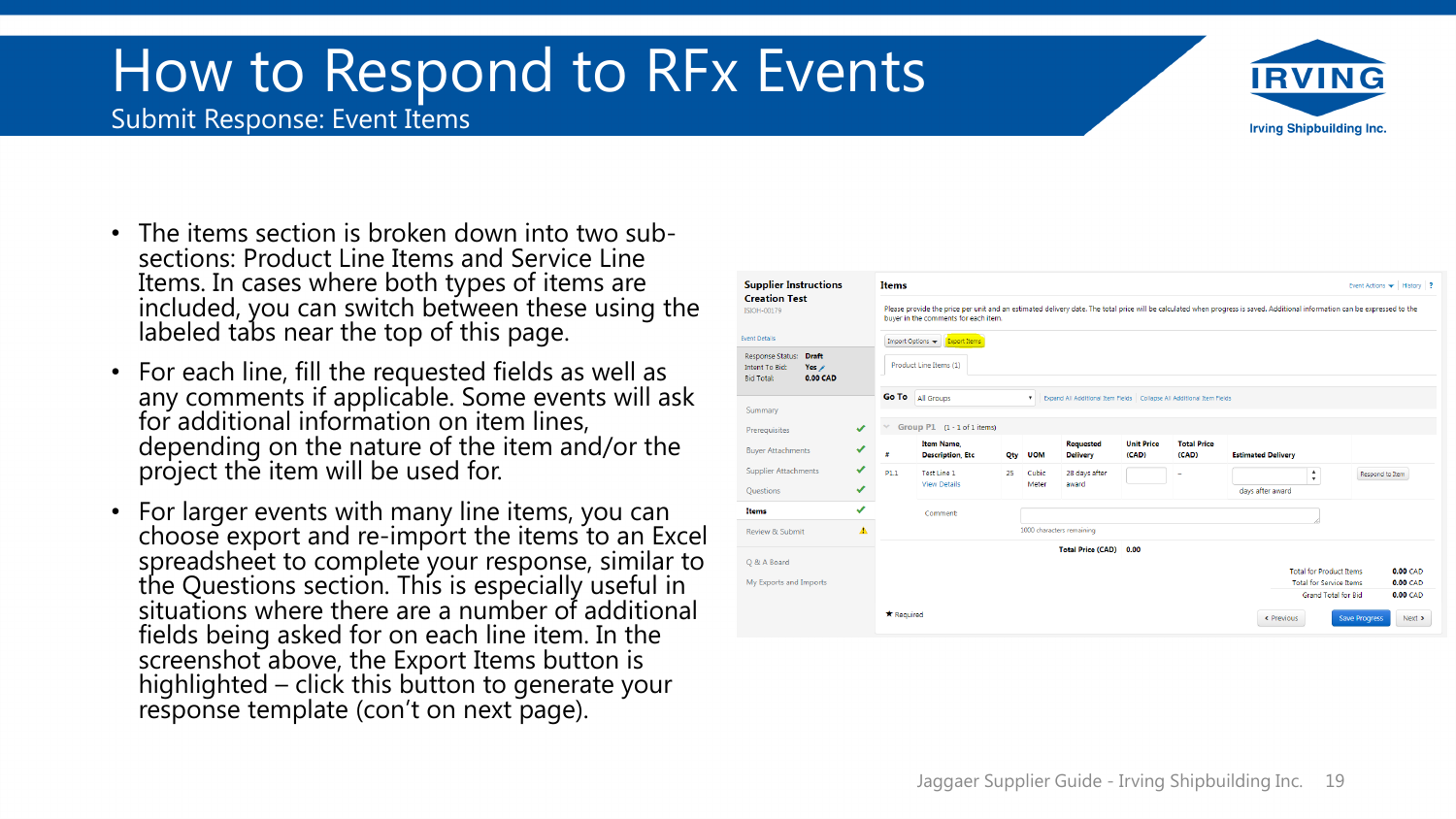Submit Response: Event Items (con't)



- The template may take up to one minute to generate, depending on the size of the event. Once downloaded, you may start to enter your response as per the instructions provided in the file. Keep in mind that this file is specific to you as a supplier and must be kept in its original formatting to avoid issues with reimporting your details.
- Once you have completed each response in your template, you may save the Excel file and import it back into Jaggaer using the Import Options -> Import Responses. Please note that this import will overwrite any information currently in Jaggaer – therefore your Excel file should contain each of your responses. Once the import is complete, you should see each of your item responses populated within the application.

| <b>Supplier Instructions</b>                                                              |        | <b>Items</b> |                                               |     |                         |                                                                         |                            |                             |                                                                                                                                                                             | Event Actions $\blacktriangleright$ History ? |
|-------------------------------------------------------------------------------------------|--------|--------------|-----------------------------------------------|-----|-------------------------|-------------------------------------------------------------------------|----------------------------|-----------------------------|-----------------------------------------------------------------------------------------------------------------------------------------------------------------------------|-----------------------------------------------|
| <b>Creation Test</b><br><b>ISIOH-00179</b>                                                |        |              | buyer in the comments for each item.          |     |                         |                                                                         |                            |                             | Please provide the price per unit and an estimated delivery date. The total price will be calculated when progress is saved. Additional information can be expressed to the |                                               |
| <b>Fvent Details</b>                                                                      |        |              | Import Options v Export Items                 |     |                         |                                                                         |                            |                             |                                                                                                                                                                             |                                               |
| Response Status: Draft<br>Intent To Bid:<br>Yes $\angle$<br>0.00 CAD<br><b>Bid Total:</b> |        |              | Product Line Items (1)                        |     |                         |                                                                         |                            |                             |                                                                                                                                                                             |                                               |
|                                                                                           |        | Go To        | All Groups                                    |     | $\overline{\mathbf{v}}$ | Expand All Additional Item Fields   Collapse All Additional Item Fields |                            |                             |                                                                                                                                                                             |                                               |
| Summary                                                                                   |        |              |                                               |     |                         |                                                                         |                            |                             |                                                                                                                                                                             |                                               |
| Prerequisites                                                                             | ✔      |              | Group P1 (1 - 1 of 1 items)                   |     |                         |                                                                         |                            |                             |                                                                                                                                                                             |                                               |
| <b>Buyer Attachments</b>                                                                  | ✔      | #            | <b>Item Name.</b><br><b>Description, Etc.</b> | Qty | <b>UOM</b>              | <b>Requested</b><br><b>Delivery</b>                                     | <b>Unit Price</b><br>(CAD) | <b>Total Price</b><br>(CAD) | <b>Estimated Delivery</b>                                                                                                                                                   |                                               |
| <b>Supplier Attachments</b><br>Questions                                                  | ✔<br>✔ | P1.1         | Test Line 1<br><b>View Details</b>            | 25  | Cubic<br>Meter          | 28 days after<br>award                                                  |                            |                             | $\blacktriangle$<br>$\pmb{\mathrm{v}}$<br>days after award                                                                                                                  | Respond to Item                               |
| <b>Items</b>                                                                              | J      |              | Comment:                                      |     |                         |                                                                         |                            |                             |                                                                                                                                                                             |                                               |
| Review & Submit                                                                           | Δ      |              |                                               |     |                         | 1000 characters remaining                                               |                            |                             |                                                                                                                                                                             |                                               |
|                                                                                           |        |              |                                               |     |                         | <b>Total Price (CAD)</b>                                                | 0.00                       |                             |                                                                                                                                                                             |                                               |
| Q & A Board                                                                               |        |              |                                               |     |                         |                                                                         |                            |                             | <b>Total for Product Items</b>                                                                                                                                              | $0.00$ CAD                                    |
| My Exports and Imports                                                                    |        |              |                                               |     |                         |                                                                         |                            |                             | <b>Total for Service Items</b>                                                                                                                                              | $0.00$ CAD                                    |
|                                                                                           |        |              |                                               |     |                         |                                                                         |                            |                             | <b>Grand Total for Bid</b>                                                                                                                                                  | $0.00$ CAD                                    |
|                                                                                           |        | * Required   |                                               |     |                         |                                                                         |                            |                             | < Previous                                                                                                                                                                  | <b>Save Progress</b><br>$Next$ >              |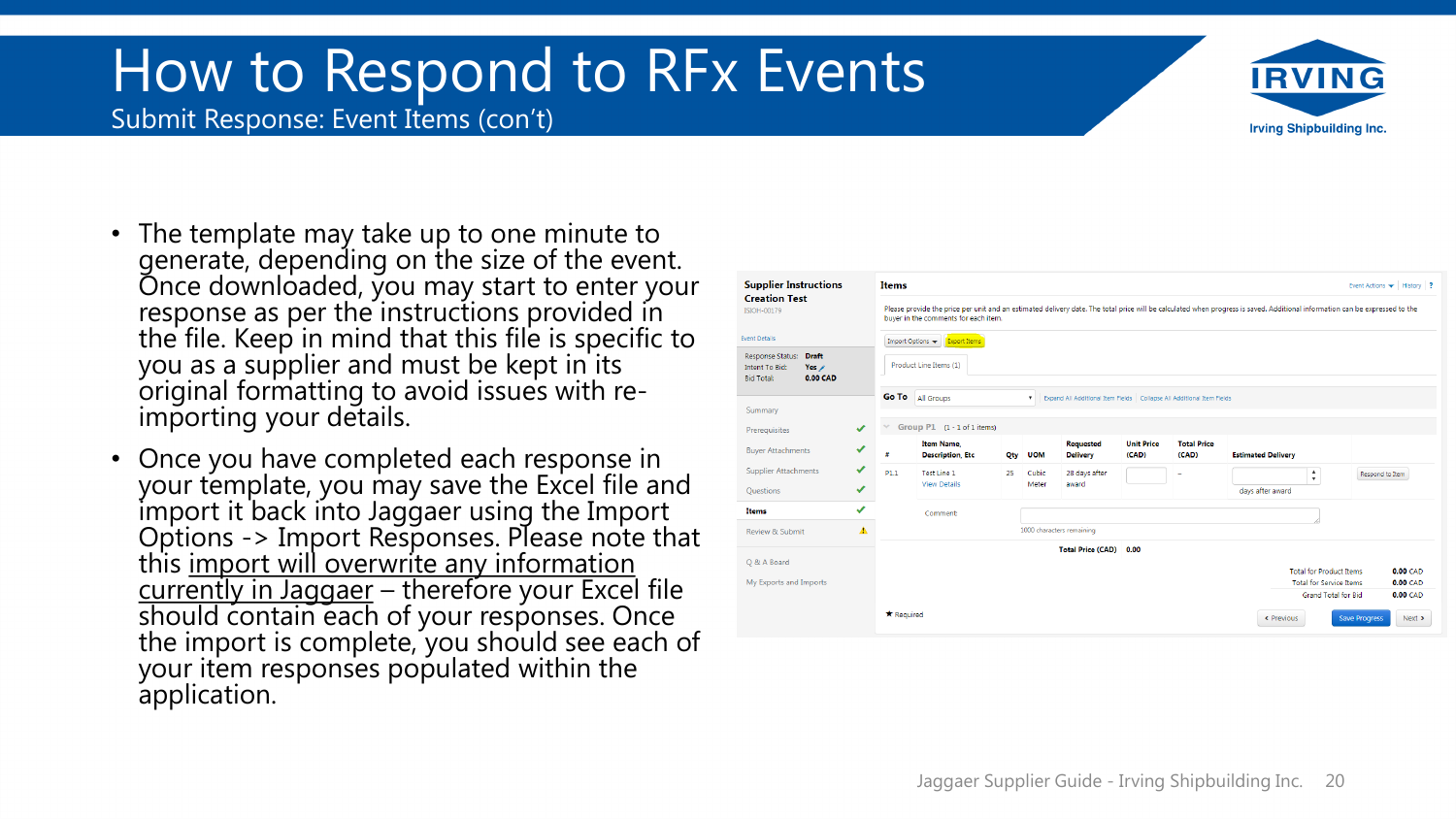Submit Response: Export Response



 $\times$ 

• Before you submit your response, you have the option (if desired) to export your response to the sourcing event for your records. To do this, find the Event Actions dropdown menu near the top right of the page, then click Export Event. Click submit in the window that appears after – the default options here will provide everything you need. After a few moments your download should start with all of your response information.

#### **Export Event**

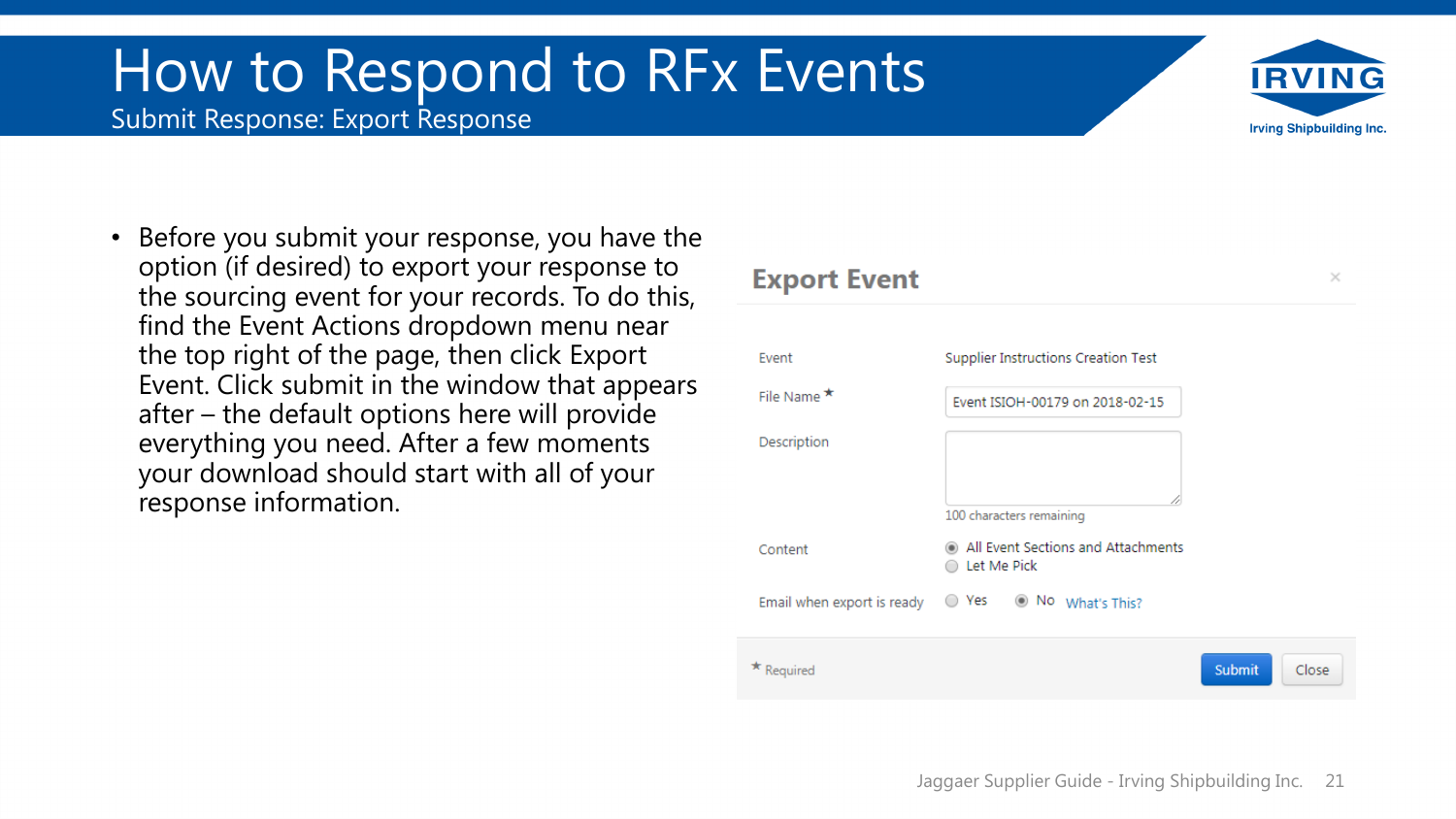

Submit Response: Review and Submit

- Once you have met all Prerequisites, and provided responses to all questions and line items where applicable, you must finalize and submit your response. Use the Review & Submit section to verify that you have provided all necessary information.
- If you are satisfied that your answer is complete, you may certify your submission using the checkbox, then click Submit Response. This sends your completed submission to the buyer for review.

| <b>Supplier Instructions</b>                                    | <b>Review &amp; Submit</b>           |                                                                   | Event Actions $\blacktriangleright$ History ?                                                                                                                         |  |
|-----------------------------------------------------------------|--------------------------------------|-------------------------------------------------------------------|-----------------------------------------------------------------------------------------------------------------------------------------------------------------------|--|
| <b>Creation Test</b><br><b>ISIOH-00179</b>                      | closed.                              |                                                                   | Please review and submit your response after all errors have been cleared. You will still be able to come back to the event and edit your response until the event is |  |
| <b>Event Details</b>                                            |                                      |                                                                   |                                                                                                                                                                       |  |
| <b>Draft</b><br>Response Status:                                |                                      | All sections are now complete, and you may submit your bid below. |                                                                                                                                                                       |  |
| Intent To Bid:<br>Yes $\angle$<br>0.00 CAD<br><b>Bid Total:</b> | <b>Section</b>                       |                                                                   | <b>Progress</b>                                                                                                                                                       |  |
|                                                                 | <b>Summary</b>                       |                                                                   | No Required fields                                                                                                                                                    |  |
| Summary                                                         | <b>Prerequisites</b>                 |                                                                   | Required fields complete                                                                                                                                              |  |
| Prerequisites                                                   | ✔<br><b>Buyer Attachments</b>        |                                                                   | No Required fields                                                                                                                                                    |  |
| <b>Buyer Attachments</b>                                        | ✔<br><b>Supplier Attachments</b>     |                                                                   | No Required fields                                                                                                                                                    |  |
| <b>Supplier Attachments</b>                                     | ✔<br>Questions                       |                                                                   | Required fields complete                                                                                                                                              |  |
| Questions                                                       | Items<br>$\checkmark$                |                                                                   | Required fields complete                                                                                                                                              |  |
| Items                                                           | $\checkmark$<br><b>Certification</b> |                                                                   |                                                                                                                                                                       |  |
| <b>Review &amp; Submit</b>                                      | ▲                                    |                                                                   | I certify that the statements and information in this response are true and correct to the best of my knowledge and belief.                                           |  |
| Q & A Board                                                     |                                      |                                                                   |                                                                                                                                                                       |  |
|                                                                 |                                      |                                                                   |                                                                                                                                                                       |  |
| My Exports and Imports                                          |                                      |                                                                   |                                                                                                                                                                       |  |
|                                                                 |                                      |                                                                   | <b>Submit Response</b><br>< Previous                                                                                                                                  |  |